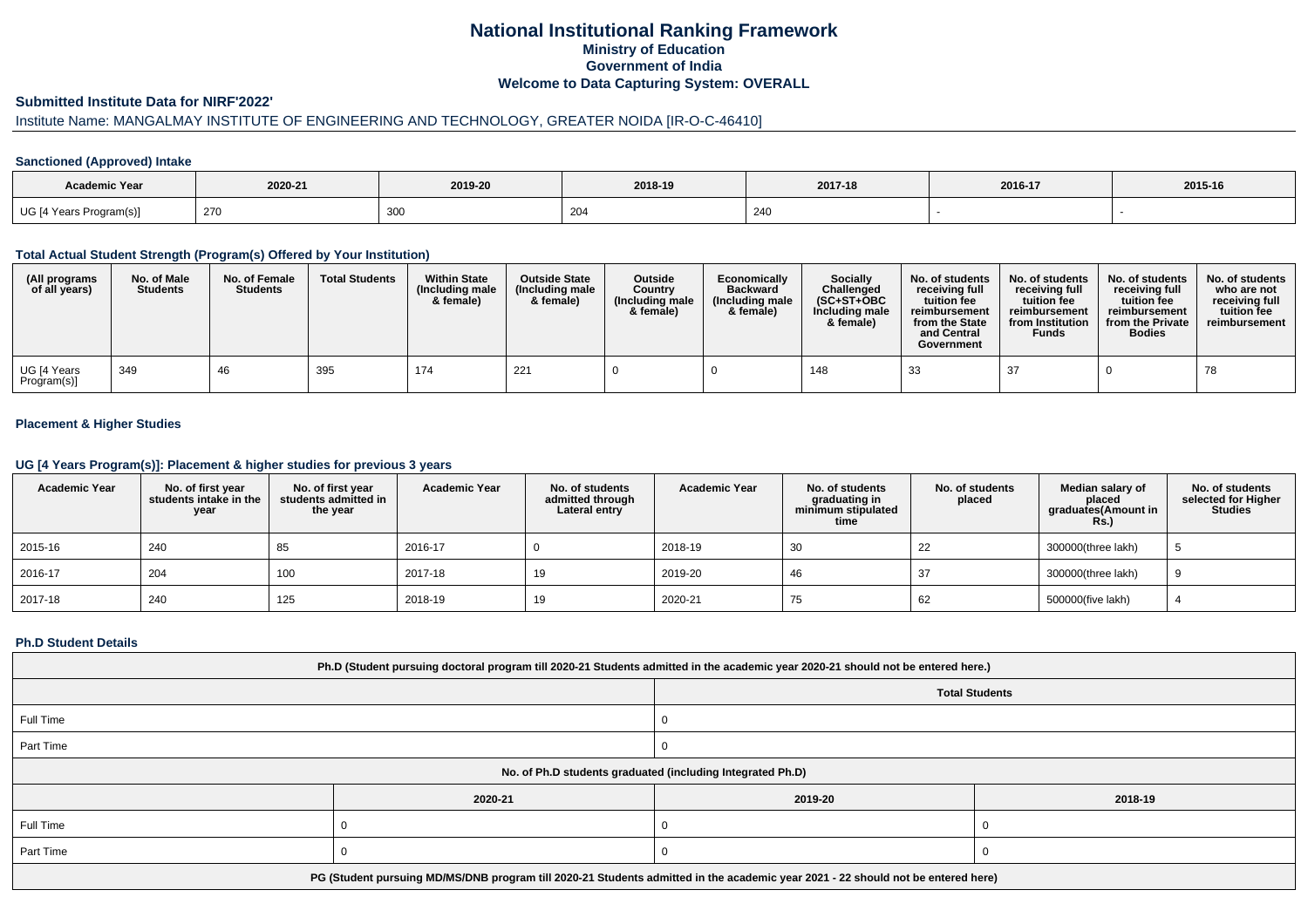| No. of students Graduating in PG (MD/MS/DNB) program |         |         |  |  |  |
|------------------------------------------------------|---------|---------|--|--|--|
| 2020-21                                              | 2019-20 | 2018-19 |  |  |  |
|                                                      |         |         |  |  |  |

### **Online Education**

| 1. Does all programs/courses were completed on time.                                            |                                                                                       | Yes                                                                               |                                                |  |  |
|-------------------------------------------------------------------------------------------------|---------------------------------------------------------------------------------------|-----------------------------------------------------------------------------------|------------------------------------------------|--|--|
| 2. Measures taken to complete the syllabus of courses and programs.                             |                                                                                       | The syllabus of all courses are completed according to the university guidelines. |                                                |  |  |
| 3. The period of delay in completion of syllabus (in months).                                   |                                                                                       |                                                                                   |                                                |  |  |
| 4. The period of delay in conducting exams (in months).                                         |                                                                                       |                                                                                   |                                                |  |  |
| <b>Portal Name</b>                                                                              | No. of students offered online courses which have credit<br>transferred to transcript | Total no, of online courses which have credit transferred<br>to the transcript    | Total no. of credits transferred to transcript |  |  |
| Swayam                                                                                          |                                                                                       |                                                                                   |                                                |  |  |
| 5. No. of courses developed and available online on Swayam platform by your institution faculty |                                                                                       |                                                                                   |                                                |  |  |

# **Financial Resources: Utilised Amount for the Capital expenditure for previous 3 years**

| <b>Academic Year</b>                                                                                 | 2020-21                                                                | 2019-20                                                                     | 2018-19                                                                    |  |  |  |  |
|------------------------------------------------------------------------------------------------------|------------------------------------------------------------------------|-----------------------------------------------------------------------------|----------------------------------------------------------------------------|--|--|--|--|
|                                                                                                      | <b>Utilised Amount</b>                                                 | <b>Utilised Amount</b>                                                      | <b>Utilised Amount</b>                                                     |  |  |  |  |
| Annual Capital Expenditure on Academic Activities and Resources (excluding expenditure on buildings) |                                                                        |                                                                             |                                                                            |  |  |  |  |
| Library                                                                                              | 1159619 (Eleven Lakh Fifty Nine Thousand Six Hundred<br>Ninteen)       | 894514 (Eight Lakh Ninty Four Thousand Five Hundred<br>Fourteen)            | 1089143 (Ten Lakh Eighty Nine Thousend One Hundred Forty<br>Three          |  |  |  |  |
| New Equipment for Laboratories                                                                       | 4029561 (Forty Lakh Twenty Nine Thousand Five Hundred<br>Sixty One)    | 268768 (Two Lakh Sixty Eight Thousand Seven Hundred Sixty<br>Eight)         | 1498789 (Fourteen Lakh Ninety Eight Thousand Seven<br>Hundred Eighty Nine) |  |  |  |  |
| <b>Engineering Workshops</b>                                                                         | 182714 (One Lakh Eighty Two Thousand Seven Hundred<br>Fourteen)        | 177472 (One Lakh Seventy Seven Thousand Four Hundred<br>Seventy Two)        | 577065 (Five Lakh Seventy Seven Thousand Sixty Five)                       |  |  |  |  |
| Other expenditure on creation of Capital Assets (excluding<br>expenditure on Land and Building)      | 2767220 (Twenty Seven Lakh Sixty Seven Thousand Two<br>Hundred Twenty) | 3492553 (Thirty Four Lakh Ninety Two Thousand Fife Hundred<br>Fifty Three ) | 5715927 (Fifty Seven Lakh Fifteen Thousand Nine Hundred<br>Twenty Seven)   |  |  |  |  |

## **Financial Resources: Utilised Amount for the Operational expenditure for previous 3 years**

| <b>Academic Year</b>                                                                                                                                                                            | 2020-21                                                                            | 2019-20                                                                                  | 2018-19                                                                                 |  |  |  |  |
|-------------------------------------------------------------------------------------------------------------------------------------------------------------------------------------------------|------------------------------------------------------------------------------------|------------------------------------------------------------------------------------------|-----------------------------------------------------------------------------------------|--|--|--|--|
|                                                                                                                                                                                                 | <b>Utilised Amount</b>                                                             | <b>Utilised Amount</b>                                                                   | <b>Utilised Amount</b>                                                                  |  |  |  |  |
| <b>Annual Operational Expenditure</b>                                                                                                                                                           |                                                                                    |                                                                                          |                                                                                         |  |  |  |  |
| Salaries (Teaching and Non Teaching staff)                                                                                                                                                      | 24861944 (Two Crore Forty Eight Lakh Sixty One Thousand<br>Nine Hundred Forty Four | 23537583 (Two Crore Thirty Five Lakh Thirty Seven Thousand<br>Five Hundred Eighty Three) | 17978269 (One Crore Seventy Nine Lakh Seventy Eight<br>Thousand Two Hundred Sixty Nine) |  |  |  |  |
| Maintenance of Academic Infrastructure or consumables and<br>other running expenditures (excluding maintenance of hostels<br>and allied services, rent of the building, depreciation cost, etc) | 1650738 (Sixteen Lakh Fifty Thousand Seven Hundred Thirty<br>Eight)                | 1557542 (Fifteen Lakh Fifty Seven Thousand Five Hundred<br>Forty Two)                    | 1021247 (Ten Lakh Twenty One Thousand Two Hundred Forty<br>Seven)                       |  |  |  |  |
| Seminars/Conferences/Workshops                                                                                                                                                                  | 344198 (Three Lakh Forty Four Thousand One Hundred Ninety<br>Eight)                | 164250 (One Lakh Sixty Four Thousand Two Hundred Fifty)                                  | 119841 (One Lakh Nineteen Thousand Eight Hundred Forty<br>One)                          |  |  |  |  |